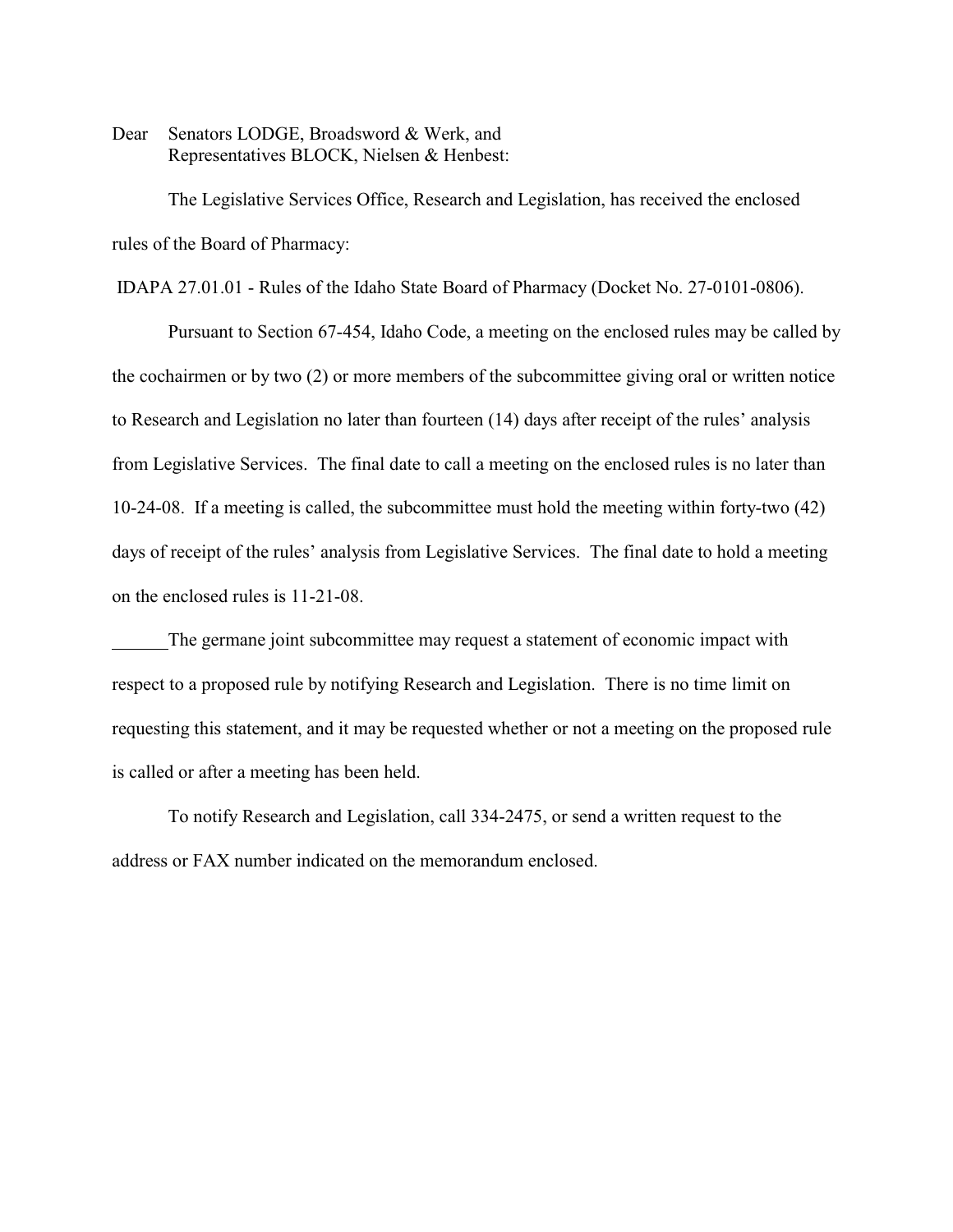### **MEMORANDUM**

| TO:             | Rules Review Subcommittee of the Senate Health & Welfare Committee and the<br>House Health & Welfare Committee          |
|-----------------|-------------------------------------------------------------------------------------------------------------------------|
| <b>FROM:</b>    | Research & Legislation Staff - Paige Alan Parker                                                                        |
| DATE:           | October 6, 2008                                                                                                         |
| <b>SUBJECT:</b> | Board of Pharmacy - IDAPA 27.01.01 - Rules of the Idaho State Board of<br>Pharmacy (Docket No. 27-0101-0806 (Proposed)) |

The Board of Pharmacy submits Docket No. 27-0101-0806 (hereinafter "proposed rule"), amending the Boards rules found at IDAPA 27.01.01. According to the Board, the proposed rule is authorized pursuant to sections 37-2715 and 54-1717, Idaho Code.

Chapter 27, title 37, Idaho Code is the Uniform Controlled Substances Act. Section 37- 2715, Idaho Code, permits the Board to promulgate rules relating to the dispensing of controlled substances within Idaho. Chapter 17, title 54, Idaho Code, is the Idaho Pharmacy Act. Section 54-1717, Idaho Code, provides general rulemaking authority for the Board of Pharmacy.

According to the Board, the purpose of this rulemaking is to limit the evidentiary presumption of the occurrence of a violation of section 37-2720, Idaho Code, dealing with unaccounted for controlled substance in a record or inventory in disciplinary proceedings to a rebuttal presumption.

Section 37-2720, Idaho Code, states: "Persnos [Persons] registered to manufacture, distribute, or dispense controlled substances under this act shall keep records and maintain inventories in conformance with the record-keeping and inventory requirements of federal law and with any additional rules the board issues."

According to the Board, no fee or charge is imposed by the temporary and proposed rule. The Board states that there is no anticipated impact to the general fund greater than \$10,000 during the fiscal year as a result of the temporary and proposed rule. According to the Board,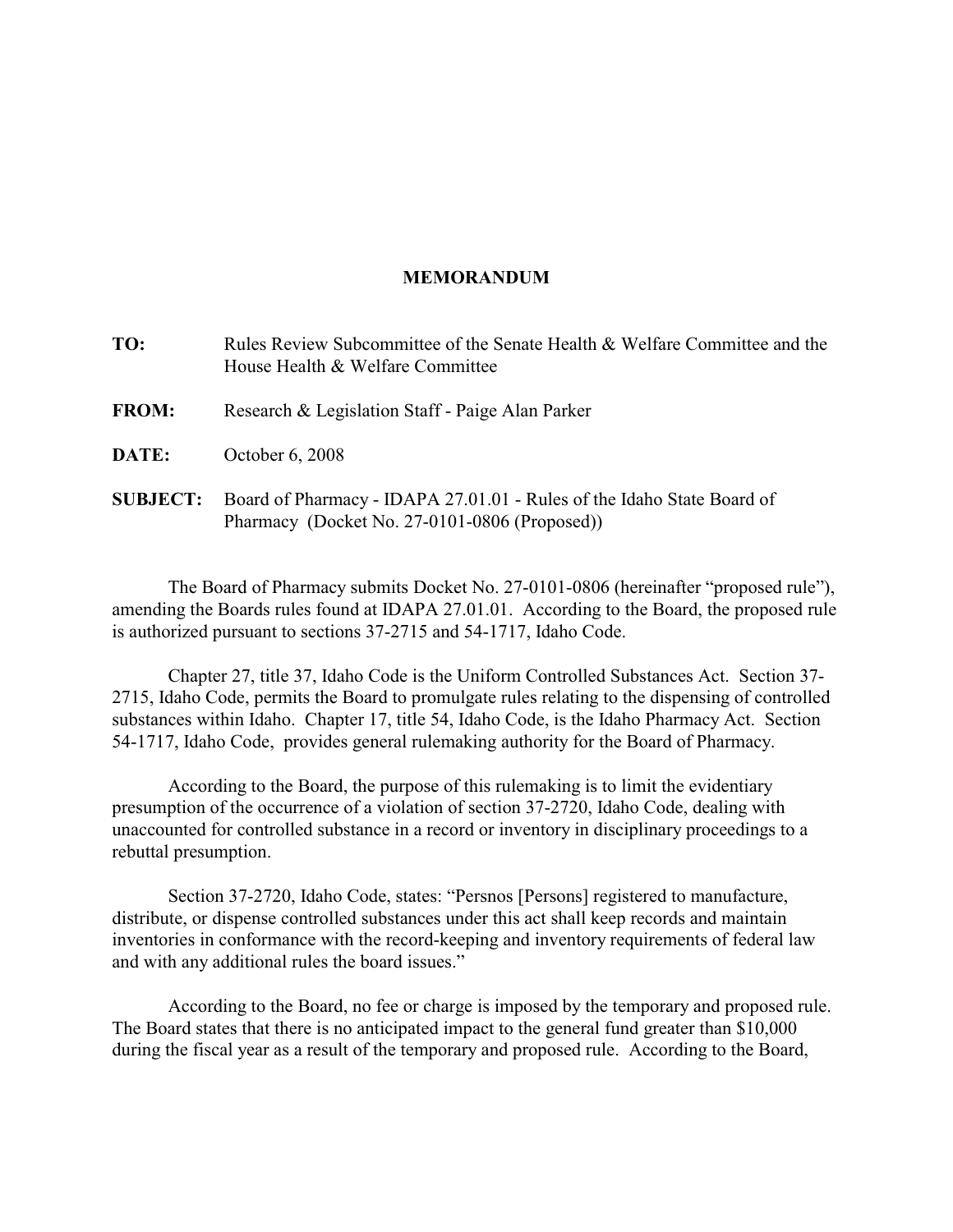negotiated rulemaking was not conducted because of the simple nature of the rulemaking. The Board states that public hearing(s) will be scheduled if requested in writing by 25 persons, a political subdivision, or an agency, not later than October 15, 2008. All written comments must be delivered to the Board on or before October 22, 2008.

## **ANALYSIS**

The rebuttable presumption is that where there is evidence of an amount of a controlled substance which is different from that reflected on any record or by any inventory required by federal law and any additional rules issued by the Board, the registrant has failed to keep records and maintain inventories in conformance with those record keeping and inventory requirements. The proposed rule clarifies that the application of the rebuttable presumption applies to a disciplinary proceeding to suspend or revoke the controlled substance registration in violation of section 37-2720, Idaho Code, rather than to a prosecution.

## **SUMMARY**

The Department's proposed rule change appears to be authorized under sections 37-2715, and 54-1717, Idaho Code.

cc: Idaho State Board of Pharmacy Mark D. Johnston, Executive Director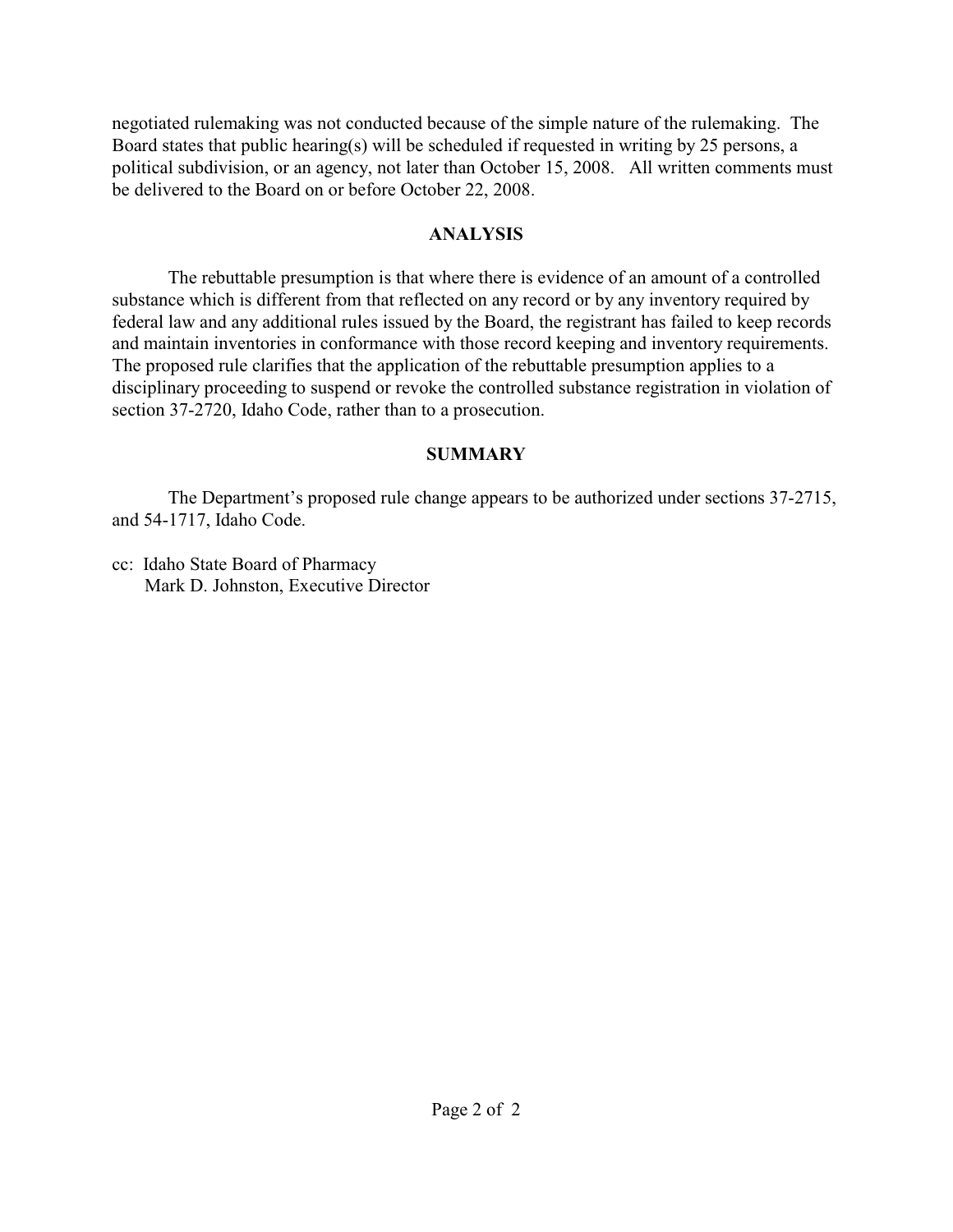# **IDAPA 27 - BOARD OF PHARMACY 27.01.01 - RULES OF THE IDAHO BOARD OF PHARMACY**

#### **DOCKET NO. 27-0101-0806**

#### **NOTICE OF RULEMAKING - PROPOSED RULE**

**AUTHORITY:** In compliance with Section 67-5221(1), Idaho Code, notice is hereby given that this agency has initiated proposed rulemaking procedures. The action is authorized pursuant to Sections 37-2715 and 54-1717, Idaho Code.

**PUBLIC HEARING SCHEDULE:** Public hearing(s) concerning this rulemaking will be scheduled if requested in writing by twenty-five (25) persons, a political subdivision, or an agency, not later than October 15, 2008.

The hearing site(s) will be accessible to persons with disabilities. Requests for accommodation must be made not later than five  $(5)$  days prior to the hearing, to the agency address below.

**DESCRIPTIVE SUMMARY:** The following is a nontechnical explanation of the substance and purpose of the proposed rulemaking:

Clarification is needed of evidentiary presumption in IDAPA 27.01.01.460. The proposed rulemaking amends the rule to limit the evidentiary presumption of the occurrence of a violation warranting discipline to a rebuttal presumption in proceedings to suspend or revoke the controlled substance registration of a registration for violation of Section 37-2720, Idaho Code, where there is evidence of an amount of a controlled substance unaccounted for by any record or inventory required by law.

**FISCAL IMPACT:** The following is a specific description, if applicable, of any negative fiscal impact on the state general fund greater than ten thousand dollars (\$10,000) during the fiscal year resulting from this rulemaking: None.

**NEGOTIATED RULEMAKING:** Pursuant to 67-5220(1), Idaho Code, negotiated rulemaking was not conducted because of the simple nature of the rulemaking.

**ASSISTANCE ON TECHNICAL QUESTIONS, SUBMISSION OF WRITTEN COMMENTS:** For assistance on technical questions concerning the proposed rule, contact Mark Johnston, R.Ph., Executive Director, (208) 334- 2356.

Anyone may submit written comments regarding this proposed rulemaking. All written comments must be directed to the undersigned and must be delivered on or before October 22, 2008.

DATED this 13th day of August, 2008.

Mark D. Johnston, R.Ph. Executive Director Idaho Board of Pharmacy 3380 Americana Terrace, Ste. 320 P. O. Box 83720 Boise, ID 83720-0067 Phone: (208) 334-2356 Fax: (208) 334-3536

#### **THE FOLLOWING IS THE TEXT OF DOCKET NO. 27-0101-0806**